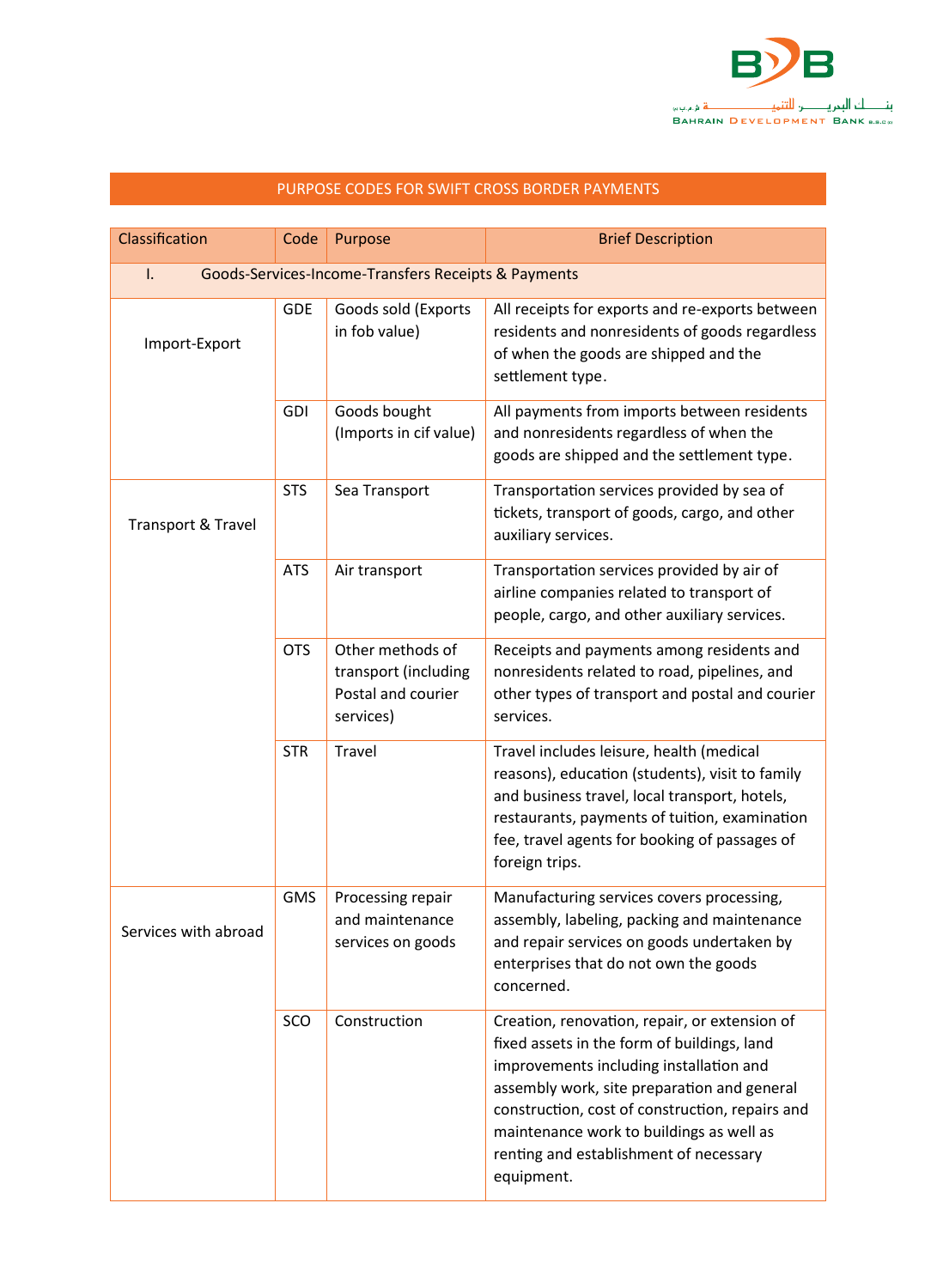

|  | <b>INS</b> | <b>Insurance Services</b>                                    | Provision of various types of insurance to/from<br>non-residents and reinsurance regarding<br>goods, life, insurance, travel, reimbursement.                                                                                                                                                                                                                                       |
|--|------------|--------------------------------------------------------------|------------------------------------------------------------------------------------------------------------------------------------------------------------------------------------------------------------------------------------------------------------------------------------------------------------------------------------------------------------------------------------|
|  | <b>FIS</b> | <b>Financial Services</b>                                    | Explicit charges that require no special<br>calculation including fees for deposit-taking<br>and lending, fees for one-off guarantees, early<br>or late repayment fees or penalties, account<br>charges, fees related to letters of credit, credit<br>card services, commissions and charges related<br>to financial leasing, factoring, underwriting and<br>clearing of payments. |
|  | <b>IPC</b> | Charges for the use<br>of intellectual<br>property royalties | Recording of receipts or payments related to<br>charges for the use of proprietary rights such<br>as patents, trademarks, copyrights, know-how,<br>industrial processes and designs including<br>trade secrets and franchises.                                                                                                                                                     |
|  | <b>TCS</b> | Telecommunications<br>services                               | Telecommunications services encompass the<br>transmission of sound, images or other<br>information by telephone, telex, telegram,<br>radio and television cable and broadcasting,<br>satellite, electronic, mail, facsimile services,<br>including business network services,<br>teleconferencing and support services.                                                            |
|  | <b>ITS</b> | Computer services                                            | Computer services consist of hardware and/or<br>software-related services and data-processing<br>services.                                                                                                                                                                                                                                                                         |
|  | <b>IFS</b> | Information services                                         | Information services comprise news agency<br>services, database services both online and<br>through magnetic, optical or printed media<br>and web search portals.                                                                                                                                                                                                                  |
|  | <b>RDS</b> | Research and<br>development<br>services                      | Services that are associated with basic<br>research, applied research and experimental<br>development of new products and processes.                                                                                                                                                                                                                                               |
|  | <b>PMS</b> | Professional and<br>management<br>consulting services        | Includes legal services, accounting,<br>management consulting, managerial services<br>and public relations services, advertising,<br>market research and public opinion polling<br>services.                                                                                                                                                                                       |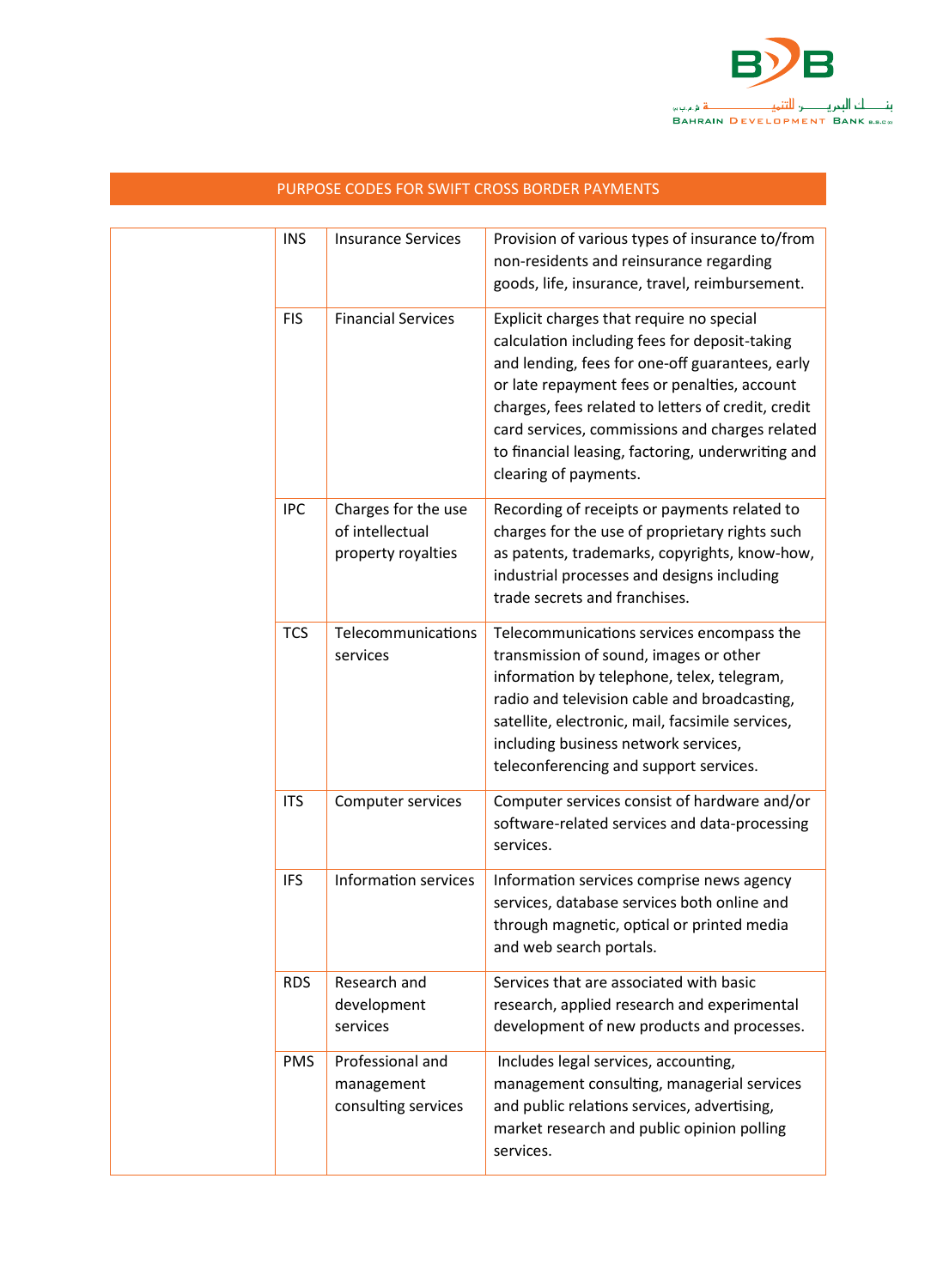

| PURPOSE CODES FOR SWIFT CROSS BORDER PAYMENTS |            |                                                                 |                                                                                                                                                                                                                                                                       |  |
|-----------------------------------------------|------------|-----------------------------------------------------------------|-----------------------------------------------------------------------------------------------------------------------------------------------------------------------------------------------------------------------------------------------------------------------|--|
|                                               |            |                                                                 |                                                                                                                                                                                                                                                                       |  |
|                                               | <b>TTS</b> | Technical, trade-<br>related and other<br>business services     | Includes architectural, engineering, scientific<br>and other technical services, waste treatment<br>and de-pollution, agricultural and mining<br>services, operating leasing services, trade-<br>related services, other business services not<br>included elsewhere. |  |
|                                               | <b>PRS</b> | Personal, cultural,<br>audiovisual and<br>recreational services | Personal, cultural and recreational services are<br>education services, health services, heritage<br>and recreational services and other personal<br>services.                                                                                                        |  |

| Classification                    | Code       | Purpose                               | <b>Brief Description</b>                                                                                                                                                                                                                                                                                 |
|-----------------------------------|------------|---------------------------------------|----------------------------------------------------------------------------------------------------------------------------------------------------------------------------------------------------------------------------------------------------------------------------------------------------------|
| Interest & Profits<br>with abroad | <b>IGD</b> | <b>Dividends</b><br>intragroup        | Includes receipts and payments on the form of<br>dividends to/from abroad that resident<br>investors receive from enterprises abroad to<br>which they participate with percentage more<br>than 10% at their share capital. If the exact<br>percentage is not known the intro-group would<br>be accepted. |
|                                   | <b>IID</b> | Interest on debt<br>intragroup        | Recording of interest as investment income on<br>external financial assets that resident investors<br>receive from enterprises abroad to which they<br>participate with percentage more than 10% at<br>their share capital. If the exact percentage is<br>not known the intro-group would be accepted.   |
|                                   | PIP        | Profits on Islamic<br>products        | According to Islamic banking definitions, for<br>example sukuks.                                                                                                                                                                                                                                         |
|                                   | <b>PRR</b> | Profits or rents on<br>real estate    | Rent covers income receivable for putting<br>natural resources at the disposal of a<br>nonresident institutional unit.                                                                                                                                                                                   |
|                                   | <b>DOE</b> | Dividends on equity<br>not Intragroup | Include receipts and payments in the form of<br>dividends to/from abroad that resident<br>investors receive from enterprises abroad to                                                                                                                                                                   |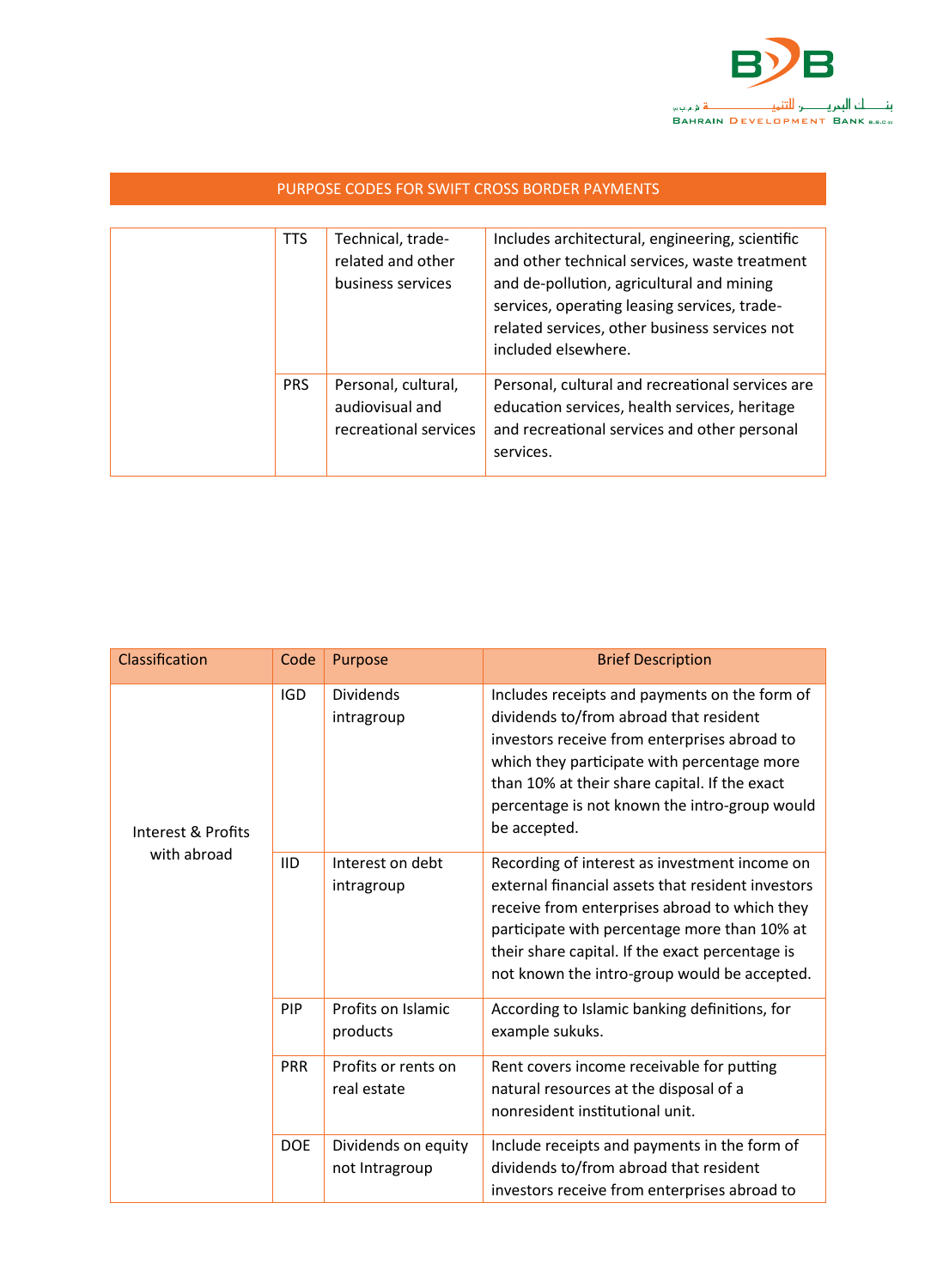

|            |            |                                                                           | which they participate with percentage less<br>than 10% at their share capital or not in the<br>same group.                                                                                                                                                            |
|------------|------------|---------------------------------------------------------------------------|------------------------------------------------------------------------------------------------------------------------------------------------------------------------------------------------------------------------------------------------------------------------|
|            | <b>ISH</b> | Income on<br>investment funds<br>shares                                   | Investment income attributable to collective<br>investment fund shareholders, including<br>mutual funds and unit trusts.                                                                                                                                               |
|            | <b>ISL</b> | Interest on<br>securities more than<br>a year                             | Interest from residents that hold securities of<br>maturity more than a year issued by<br>nonresidents and the opposite.                                                                                                                                               |
|            | <b>ISS</b> | Interest on<br>securities less than a<br>year                             | Interest from residents that hold securities of<br>maturity less than a year issued by<br>nonresidents and the opposite.                                                                                                                                               |
|            | IOL        | Income on loans                                                           | Interest of loans between enterprises not<br>belonging to the same group.                                                                                                                                                                                              |
|            | <b>IOD</b> | Income on deposits                                                        | Receipts of income from financial institutions<br>nonresidents for the accounts of residents and<br>payments of the income from resident financial<br>institutions for accounts of nonresidents.                                                                       |
| Government | GOS        | Government goods<br>and services<br>embassies etc                         | Included are all transactions in both goods and<br>services by enclaves such as embassies,<br>consulates, military bases and international<br>organizations with residents in the economies<br>in which enclaves are located.                                          |
|            | <b>GRI</b> | Government related<br>income taxes,<br>tariffs, capital<br>transfers, etc | Receipts and payments of transfers from<br>Bahrain's government to and from<br>nonresidents related to taxes on products, on<br>income, wealth and capital gains, subsidies on<br>products, social contributions, social benefits,<br>investment grants and donations. |
| Personal   | <b>CHC</b> | Charitable<br>Contributions<br>(Charity and Aid)                          | Humanitarian aid, military assistance,<br>contributions to international organization<br>apart from loans, in cash or in kind, between<br>the governments of different countries or<br>between governments and international<br>organizations.                         |
|            | FAM        | <b>Family Support</b><br>(Workers'<br>remittances)                        | Personal transfers by migrants' resident<br>households to or from nonresident households.                                                                                                                                                                              |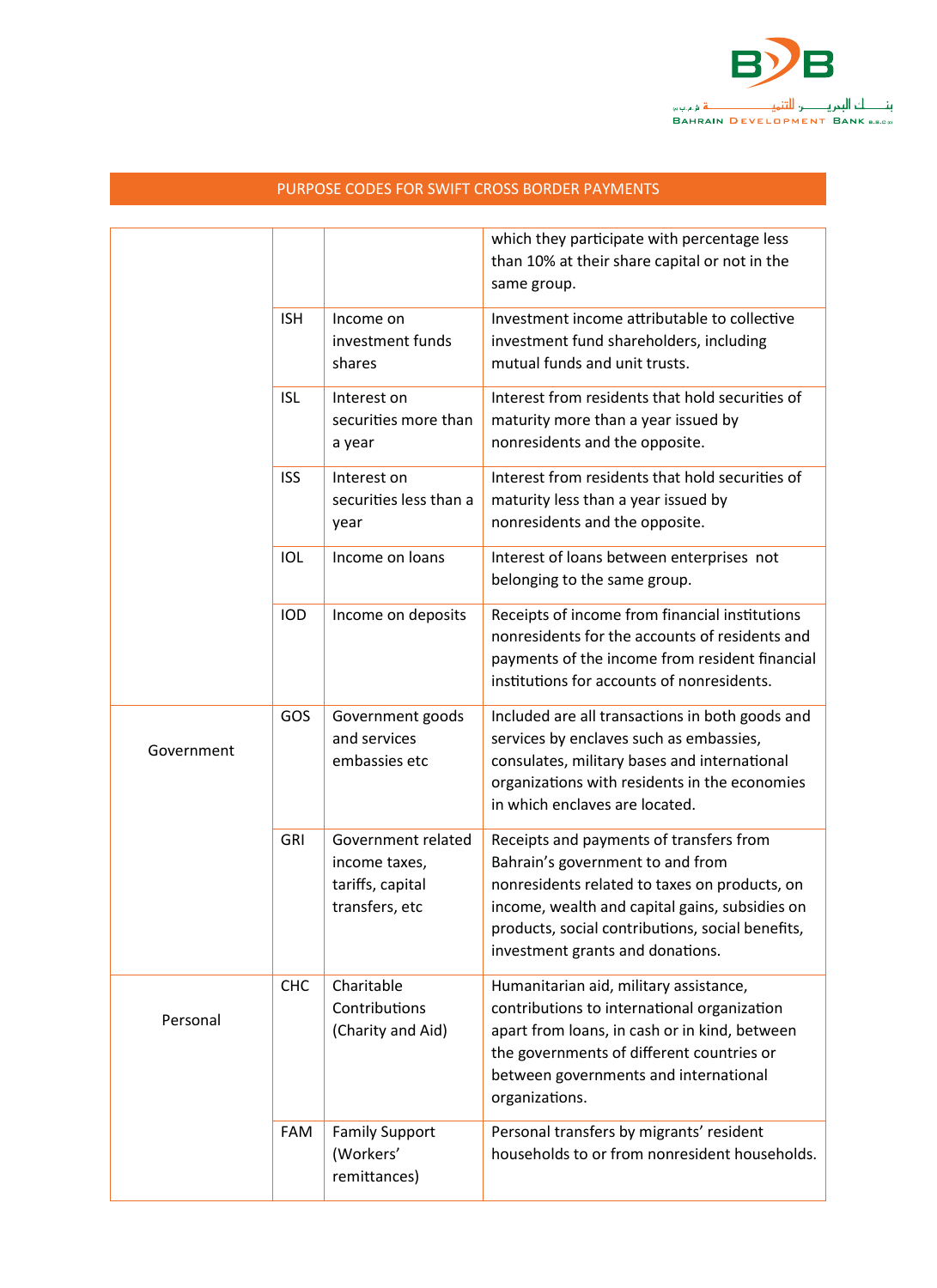

|  | <b>SAL</b> | Salary<br>(Compensation of<br>employees)                    | Remuneration payable by resident enterprises<br>to nonresident employees in return for work<br>done by the latter during the accounting<br>period. |
|--|------------|-------------------------------------------------------------|----------------------------------------------------------------------------------------------------------------------------------------------------|
|  | <b>PPA</b> | Purchase of real<br>estate abroad from<br>residents         | The fair value of real estate purchased by<br>residents abroad or its liquidation.                                                                 |
|  | <b>PPL</b> | Purchase of real<br>estate in Bahrain<br>from non-residents | The fair value of real estate purchased by<br>nonresidents in Bahrain or its liquidation.                                                          |

|  | PURPOSE CODES FOR SWIFT CROSS BORDER PAYMENTS |  |
|--|-----------------------------------------------|--|
|  |                                               |  |

| Classification                                                                                                  | Code       | Purpose                                                                                                                                                                                                                                                                   | <b>Brief Description</b>                                                                                                                                                                                                                                                                                  |
|-----------------------------------------------------------------------------------------------------------------|------------|---------------------------------------------------------------------------------------------------------------------------------------------------------------------------------------------------------------------------------------------------------------------------|-----------------------------------------------------------------------------------------------------------------------------------------------------------------------------------------------------------------------------------------------------------------------------------------------------------|
| II. Assets                                                                                                      |            |                                                                                                                                                                                                                                                                           |                                                                                                                                                                                                                                                                                                           |
| FDI flows- Acquisition<br>and liquidation by<br>residents of equity &<br>securities abroad<br>(above 10% share) | <b>CEA</b> | Equity and<br>Investment fund<br>shares for the<br>establishment of<br>new company from<br>residents abroad,<br>equity of merger or<br>acquisition of<br>companies abroad<br>from residents and<br>participation to<br>capital increase of<br>related companies<br>abroad | Establishment of branch or company abroad,<br>acquisition of an existing entity, purchase or<br>sale of additional shares with percentage 10%<br>of its capital or above abroad or liquidation of<br>a previous investment. If the exact percentage<br>is not known the intra-group would be<br>accepted. |
|                                                                                                                 | <b>DSF</b> | Debt instruments<br>Intragroup foreign                                                                                                                                                                                                                                    | Bonds that a direct investor resident gives to<br>its direct investment enterprise abroad or their                                                                                                                                                                                                        |
|                                                                                                                 |            | securities                                                                                                                                                                                                                                                                | repayments and a nonresident direct                                                                                                                                                                                                                                                                       |
|                                                                                                                 |            |                                                                                                                                                                                                                                                                           | investment enterprise is giving to a resident                                                                                                                                                                                                                                                             |
|                                                                                                                 |            |                                                                                                                                                                                                                                                                           | direct investor or their repayments. If the exact                                                                                                                                                                                                                                                         |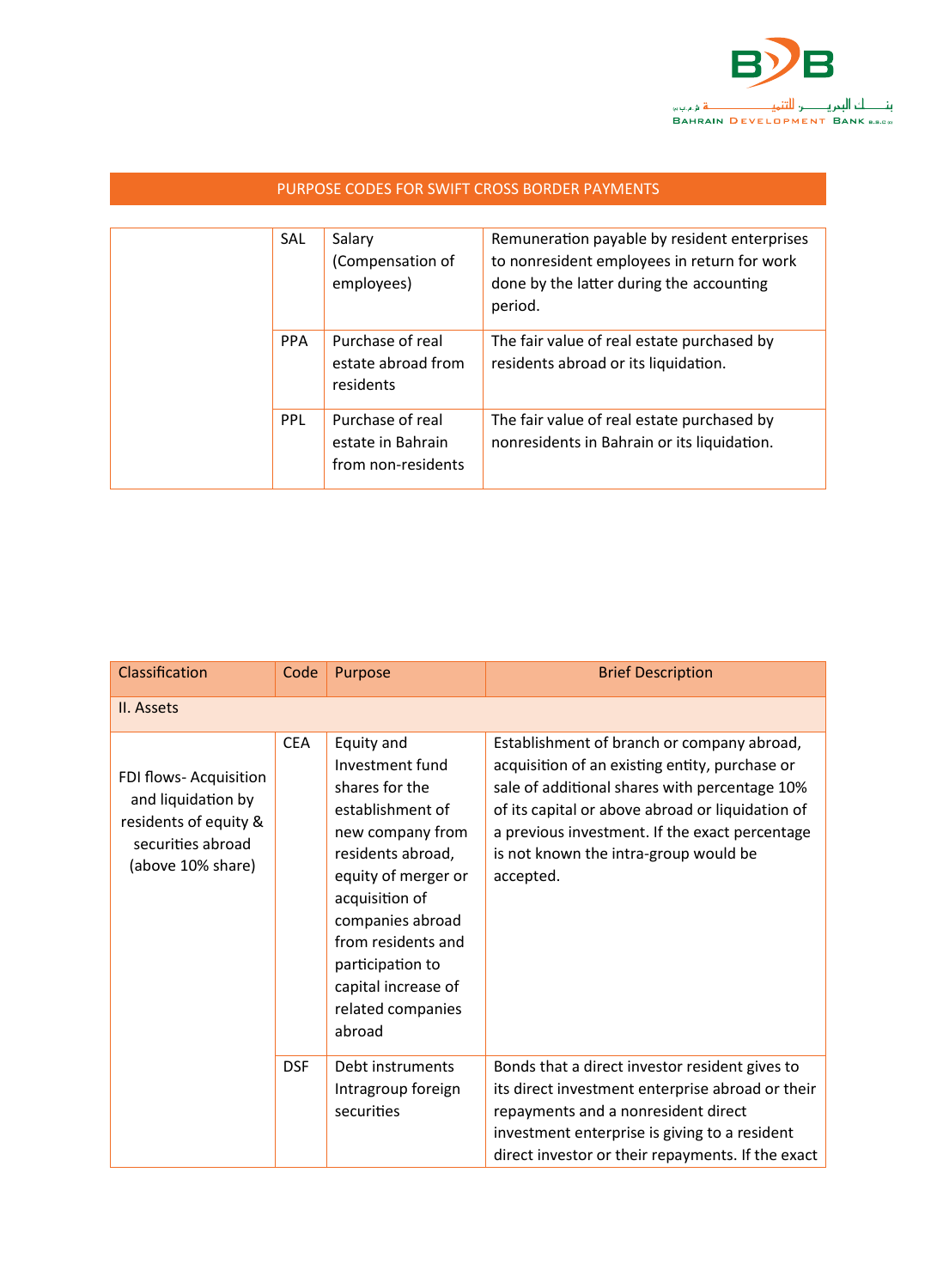

|                                                                                                                                     |            |                                                                                                       | percentage of above 10% participation is not<br>known the intra-group would be accepted.                                                                                                                                                                                                                                                              |
|-------------------------------------------------------------------------------------------------------------------------------------|------------|-------------------------------------------------------------------------------------------------------|-------------------------------------------------------------------------------------------------------------------------------------------------------------------------------------------------------------------------------------------------------------------------------------------------------------------------------------------------------|
|                                                                                                                                     | <b>REL</b> | Reverse equity<br>share in Bahrain                                                                    | Reverse share participation(from a company<br>abroad in which a Bahrain company has<br>previously invested at least 10% share) below<br>10% to the share capital of the resident direct<br>investor or its liquidation.                                                                                                                               |
|                                                                                                                                     | <b>RDL</b> | Reverse debt<br>instruments in<br>Bahrain                                                             | Bonds, loans from a company abroad in which<br>a Bahrain company has previously invested at<br>least 10% share to its resident direct investor<br>or their repayments.                                                                                                                                                                                |
| Portfolio investment<br>flows- Acquisition<br>and liquidation by<br>residents of equity &<br>securities abroad<br>(below 10% share) | <b>FSA</b> | Equity other than<br>investment fund<br>shares in not related<br>companies abroad                     | Purchases or shares in equity from residents to<br>shares of nonresidents companies with<br>participation rate less than 10% or not related<br>companies that do not belong to the same<br>corporate group if the percentage is not<br>known.                                                                                                         |
|                                                                                                                                     | <b>FIA</b> | Investment fund<br>shares foreign                                                                     | Collective investment undertakings through<br>which investors pool funds for investment in<br>financial or nonfinancial assets such as mutual<br>funds or unit trusts.                                                                                                                                                                                |
|                                                                                                                                     | <b>DSA</b> | Purchases and sales<br>of foreign debt<br>securities in not<br>related companies-<br>Less than a year | Securities issued by nonresidents for example<br>bonds, treasury bills, commercial papers,<br>bankers' acceptance traded in organized<br>markets at market prices with maturity less<br>than a year in companies with capital<br>participation less than 10% or that do not<br>belong to the same corporate group if the<br>percentage is not known.  |
|                                                                                                                                     | <b>DLA</b> | Purchases and sales<br>of foreign debt<br>securities in not<br>related companies-<br>More than a year | Securities issued by nonresidents for example<br>bonds, treasury bills, commercial papers,<br>bankers' acceptances traded in organized<br>markets at market prices with maturity more<br>than a year in companies with capital<br>participation less than 10% or that do not<br>belong to the same corporate group if the<br>percentage is not known. |
|                                                                                                                                     | <b>FDA</b> | <b>Financial derivatives</b><br>foreign                                                               | Transactions of residents to financial<br>derivatives of nonresidents according to the<br>gain or loss (margin) that occurs at the                                                                                                                                                                                                                    |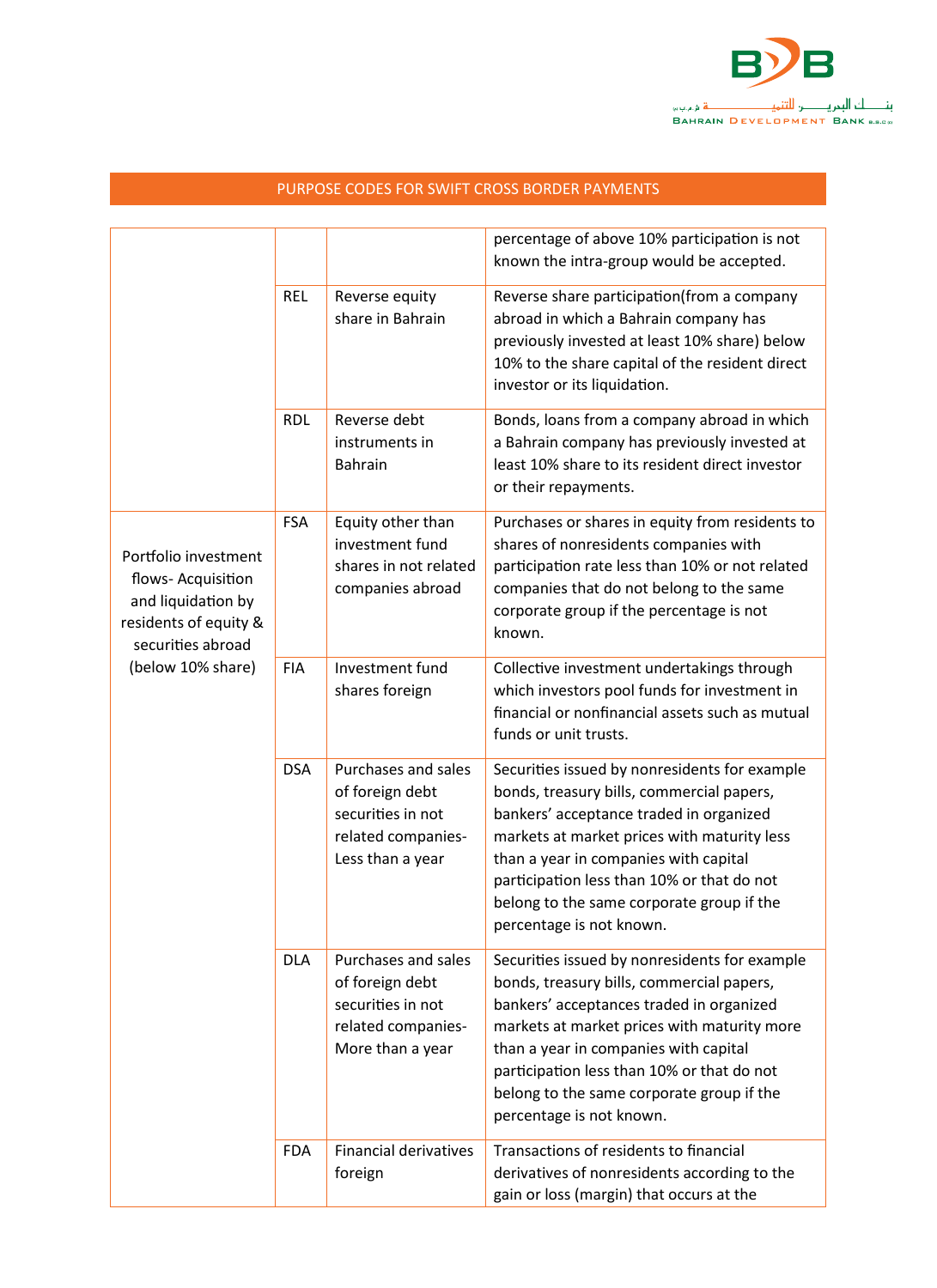

|                                                                                   |            |                                                                                          | settlement of the title and not the underlying<br>instrument.                                                                                                                                                                                                                                                                                                                                        |
|-----------------------------------------------------------------------------------|------------|------------------------------------------------------------------------------------------|------------------------------------------------------------------------------------------------------------------------------------------------------------------------------------------------------------------------------------------------------------------------------------------------------------------------------------------------------------------------------------------------------|
| Lending-repayments<br>and transfers by<br>residents of loans &<br>deposits abroad | <b>DLF</b> | Debt Instruments<br>Intragroup loans,<br>deposits foreign<br>(above 10% share)           | Loans and credit that a direct investor resident<br>gives to its direct investment enterprise abroad<br>or their repayments and nonresident direct<br>investment enterprise is giving to a resident<br>direct investor or their repayments (within<br>financial institutions are excluded). If the exact<br>percentage of above 10% participation is not<br>known the intra-group would be accepted. |
|                                                                                   | <b>AFA</b> | Receipts or<br>payments from<br>personal residents<br>bank account or<br>deposits abroad | All inward or outward flows by residents from<br>accounts held with banks abroad.                                                                                                                                                                                                                                                                                                                    |
|                                                                                   | <b>SLA</b> | Loans-Drawings or<br>Repayments on<br>loans extended to<br>nonresidents-Short-<br>term   | All drawings or repayments on loans extended<br>to nonresidents with duration less than a year<br>in companies with capital participation less<br>than 10% or that do not belong to the same<br>corporate group if the percentage is not<br>known.                                                                                                                                                   |
|                                                                                   | <b>LLA</b> | Loans-Drawings or<br>Repayments on<br>loans extended to<br>nonresidents-Long-<br>term    | All drawings or repayments on loans extended<br>to nonresidents with duration more than a<br>year in companies with capital participation<br>more than 10% or that do not belong to the<br>same corporate group if the percentage is not<br>known.                                                                                                                                                   |
|                                                                                   | LEA        | Leasing abroad                                                                           | Financial leases that is leasing agreement of a<br>nonresident with a resident.                                                                                                                                                                                                                                                                                                                      |
|                                                                                   | <b>RFS</b> | Repos on foreign<br>securities                                                           | Repurchase agreements on securities issued by<br>nonresidents.                                                                                                                                                                                                                                                                                                                                       |
|                                                                                   | <b>TCR</b> | Trade credits and<br>advances receivable                                                 | Extension of credit by the suppliers of goods<br>and services to their customers and advances<br>for work that is in progress or is yet to be<br>undertaken, in the form of prepayment by<br>customers for goods and services not yet<br>provided.                                                                                                                                                   |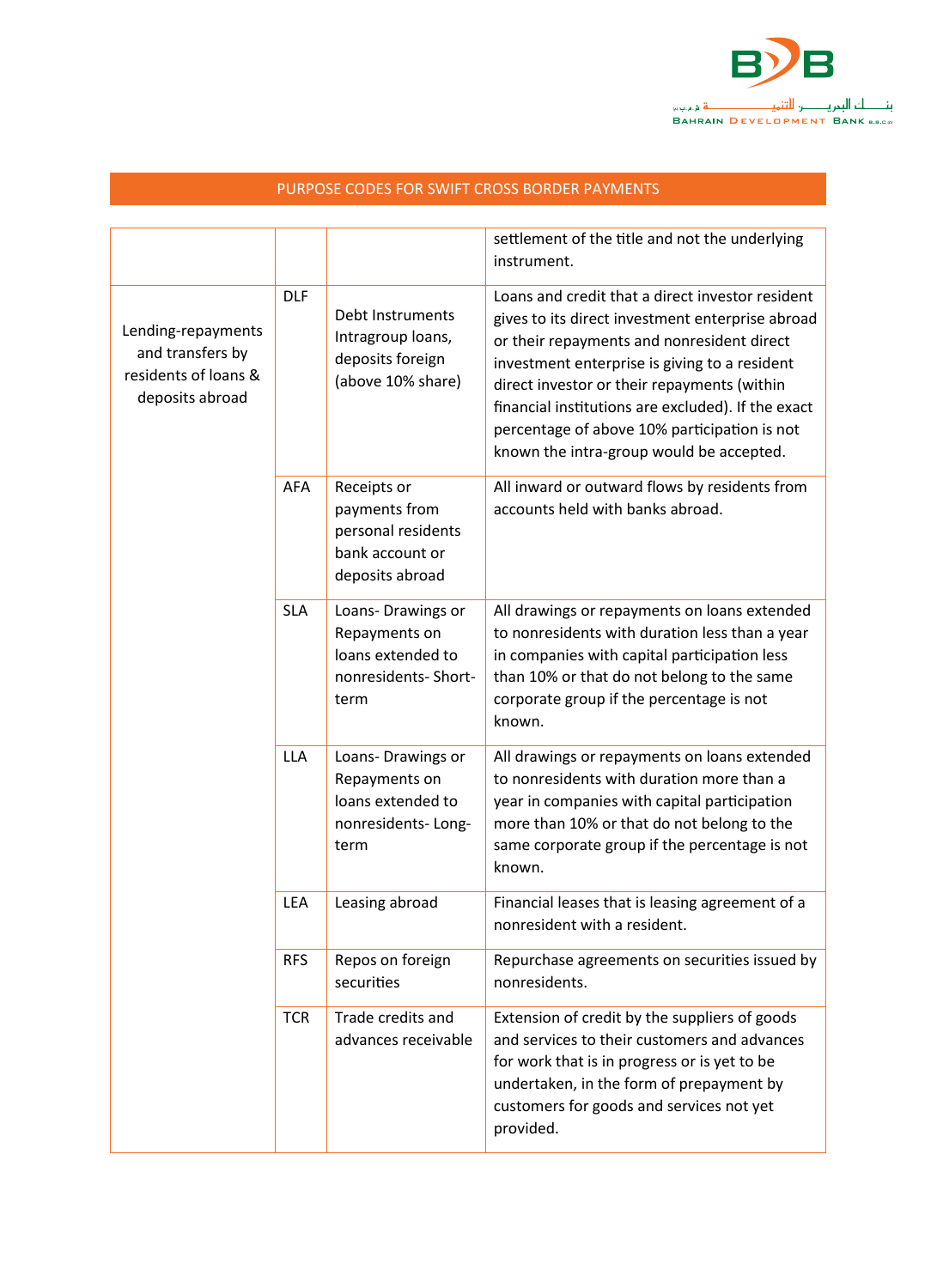

| Classification                                                                                                           | Code       | Purpose                                                                                                                                                                                                                                                                                                                     | <b>Brief Description</b>                                                                                                                                                                                                                                                                                                                                                                                                                                                       |  |  |
|--------------------------------------------------------------------------------------------------------------------------|------------|-----------------------------------------------------------------------------------------------------------------------------------------------------------------------------------------------------------------------------------------------------------------------------------------------------------------------------|--------------------------------------------------------------------------------------------------------------------------------------------------------------------------------------------------------------------------------------------------------------------------------------------------------------------------------------------------------------------------------------------------------------------------------------------------------------------------------|--|--|
| III. Liabilities                                                                                                         |            |                                                                                                                                                                                                                                                                                                                             |                                                                                                                                                                                                                                                                                                                                                                                                                                                                                |  |  |
| FDI flows- Acquisition<br>and liquidation by<br>residents of equity<br>and securities in<br>Bahrain (above 10%<br>share) | <b>CEL</b> | Equity and<br>Investment fund<br>shares for the<br>establishment of<br>new company in<br>Bahrain from non-<br>residents, equity of<br>merger or<br>acquisition of<br>companies in<br>Bahrain from non-<br>residents and<br>participation to<br>capital increase of<br>related companies<br>from non-residents<br>in Bahrain | Establishment of branch or other legal entity in<br>Bahrain from direct investor nonresident or<br>disinvestment. Share relationship above 10%.<br>Acquisition of an existing entity with<br>percentage 10% of its capital or above in<br>Bahrain from a nonresident direct investor or<br>liquidation of a previous investment. Purchase<br>or sale of additional shares on a direct<br>investment enterprise resident in Bahrain or<br>liquidation of a previous investment. |  |  |
|                                                                                                                          | LDS        | Debt instruments<br>intragroup securities<br>in Bahrain                                                                                                                                                                                                                                                                     | Bonds that a direct investor nonresident gives<br>to its direct investment enterprise in Bahrain<br>or their repayments and a resident direct<br>investment enterprise is giving to a<br>nonresident direct investor or their<br>repayments. If the exact percentage of above<br>10% participation is not known the intra-group<br>would be accepted.                                                                                                                          |  |  |
|                                                                                                                          | <b>REA</b> | Reverse equity<br>share abroad                                                                                                                                                                                                                                                                                              | Reverse share participation (from a company<br>in Bahrain in which a foreign company has<br>previously invested at least 10% share) below<br>10% to the share capital of the nonresident<br>direct investor or its liquidation.                                                                                                                                                                                                                                                |  |  |
|                                                                                                                          | <b>RDA</b> | Reverse debt<br>instruments abroad                                                                                                                                                                                                                                                                                          | Bonds, loans from a company in Bahrain in<br>which a foreign company has previously<br>invested at least 10% share to its nonresident<br>direct investor or their repayments.                                                                                                                                                                                                                                                                                                  |  |  |
| Portfolio investment<br>flows-Acquisition                                                                                | <b>FSL</b> | Equity other than<br>investment fund<br>shares in not related                                                                                                                                                                                                                                                               | Purchases or shares in equity by nonresidents<br>of shares in resident companies with<br>participation rate less than 10% or not related<br>companies that do not belong to the same                                                                                                                                                                                                                                                                                           |  |  |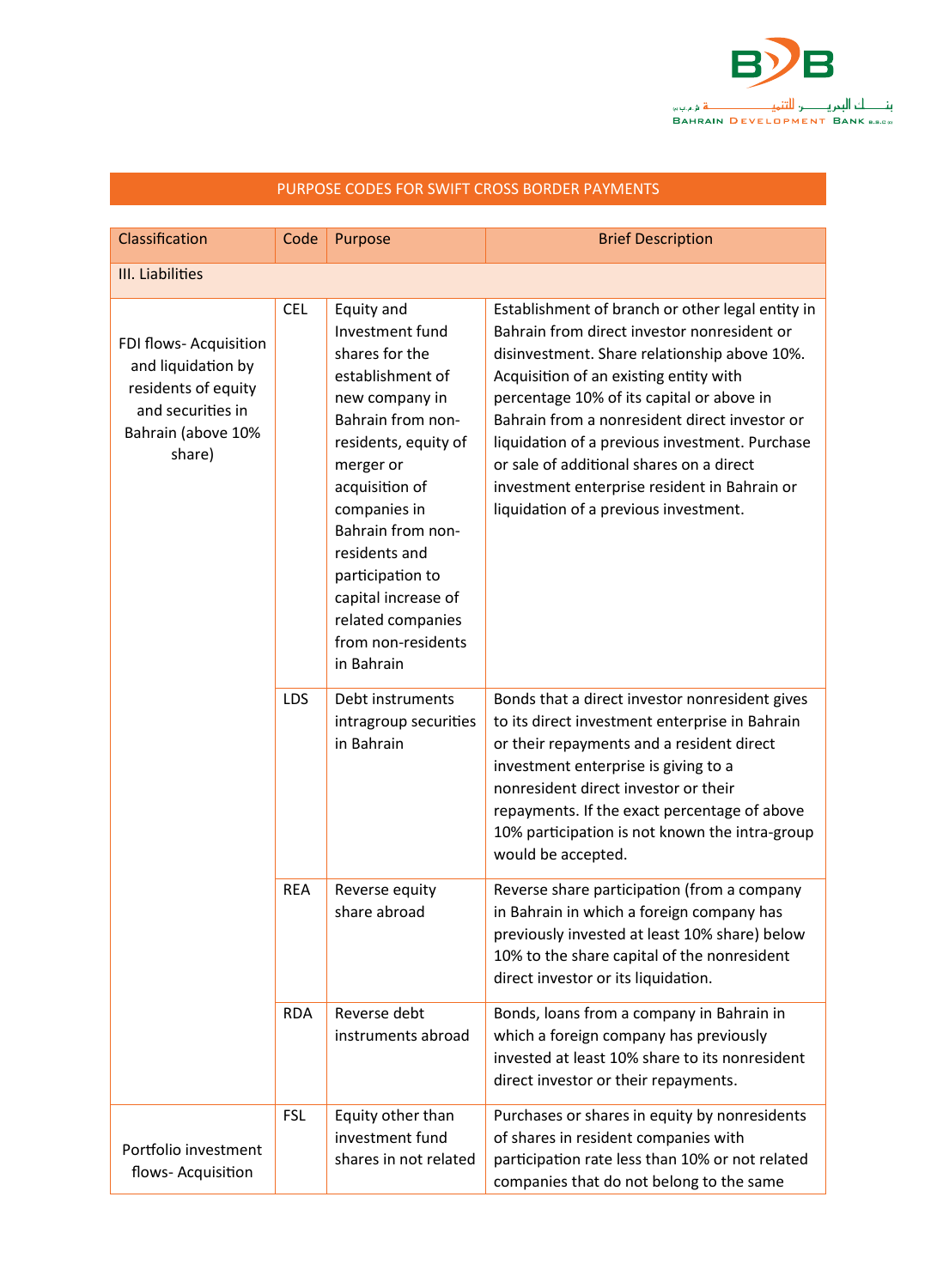

| and liquidation by<br>residents of equity &                                                |            | companies in<br>Bahrain                                                                                      | corporate group if the percentage is not<br>known.                                                                                                                                                                                                                                                                                                                                                               |
|--------------------------------------------------------------------------------------------|------------|--------------------------------------------------------------------------------------------------------------|------------------------------------------------------------------------------------------------------------------------------------------------------------------------------------------------------------------------------------------------------------------------------------------------------------------------------------------------------------------------------------------------------------------|
| securities in Bahrain<br>(below 10% share)                                                 | <b>FIL</b> | Investment fund<br>shares in Bahrain                                                                         | Collective investment undertakings through<br>which investors pool funds for investment in<br>financial or nonfinancial assets such as mutual<br>funds or unit trusts.                                                                                                                                                                                                                                           |
|                                                                                            | <b>DSL</b> | Purchases and sales<br>of securities issued<br>by residents in not<br>related companies-<br>Less than a year | Securities issued by residents for example<br>bonds, treasury bills, commercial papers,<br>bankers' acceptance traded in organized<br>markets at market prices with maturity less<br>than a year in companies with capital<br>participation less than 10% or that do not<br>belong to the same corporate group if the<br>percentage is not known.                                                                |
|                                                                                            | <b>DLL</b> | Purchases and sales<br>of securities issued<br>by residents in not<br>related companies-<br>More than a year | Securities issued by residents for example<br>bonds, treasury bills, commercial papers,<br>bankers' acceptances traded in organized<br>markets at market prices with maturity more<br>than a year in companies with capital<br>participation less than 10% or that do not<br>belong to the same corporate group if the<br>percentage is not known.                                                               |
|                                                                                            | <b>FDL</b> | <b>Financial derivatives</b><br>in Bahrain                                                                   | Transactions of nonresidents to financial<br>derivatives of residents according to the gain<br>or loss (margin) that that occurs at the<br>settlement of the title and not the underlying<br>instrument.                                                                                                                                                                                                         |
| Lending-repayments<br>and transfers by non-<br>residents of loans &<br>deposits in Bahrain | LDL        | Debt Instruments<br>Intragroup loans,<br>deposits in Bahrain<br>(above 10% share)                            | Loans and credit that a direct investor<br>nonresident gives to its direct investment<br>enterprise in Bahrain or their repayments and<br>a resident direct investment enterprise is<br>giving to a nonresident direct investor or their<br>repayments (within financial institutions are<br>excluded). If the exact percentage of above<br>10% participation is not known the intra-group<br>would be accepted. |
|                                                                                            | <b>AFL</b> | Receipts or<br>payments from<br>personal                                                                     | All inward or outward flows by nonresidents<br>from accounts held with banks in Bahrain.                                                                                                                                                                                                                                                                                                                         |